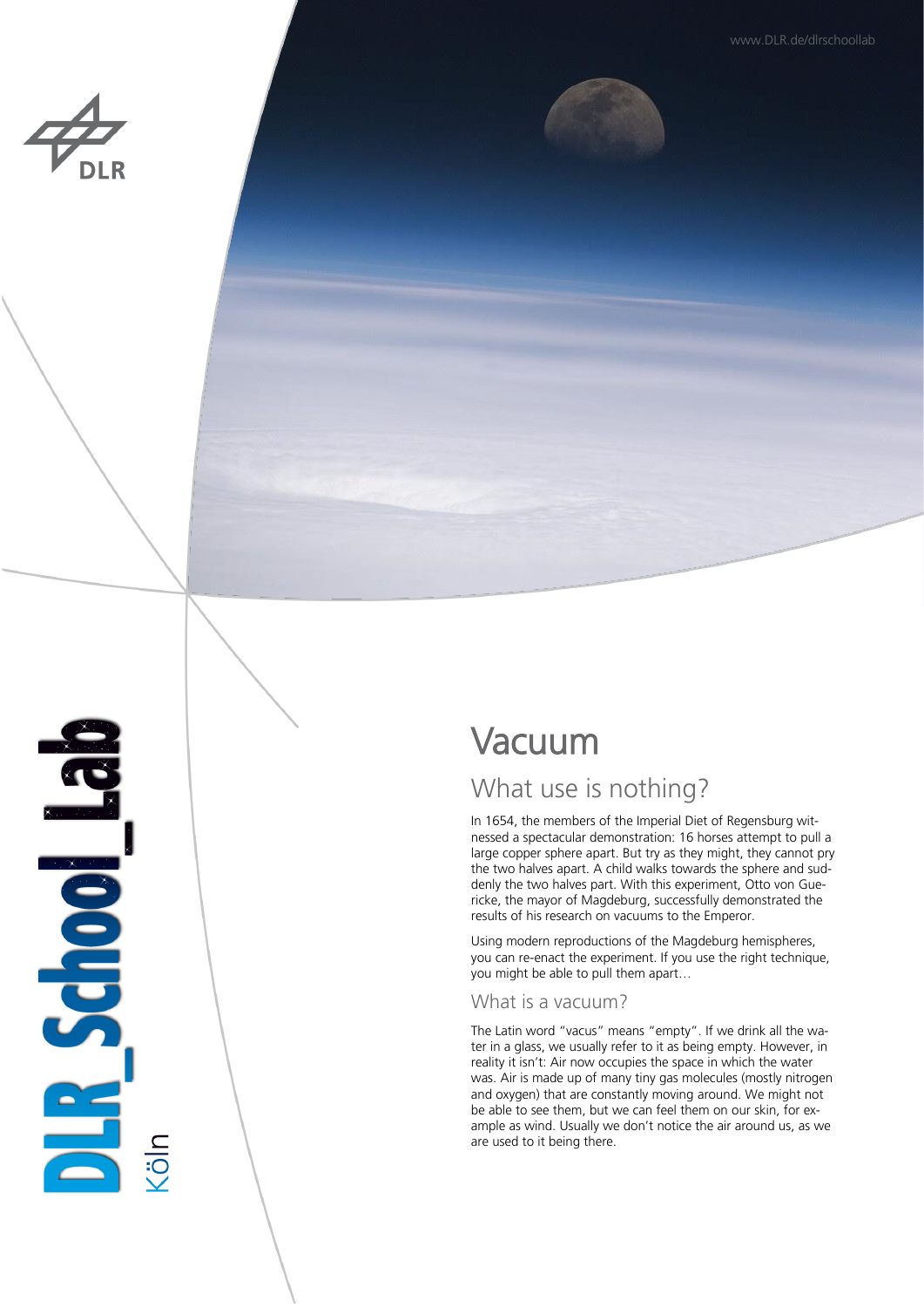Vacuum



Because air molecules move around quickly, they fill any space in which they are present. Putting the two Magdeburg hemispheres together doesn't really change anything: molecules of air bounce off the inside and the outside of the hemispheres. This means the air pressure is the same on each side.



Pumping the air out of the hemispheres and sealing them means that only the air molecules on the outside bounce against the halves, pressing them together. This pressure is so great that it is very hard to pull the halves apart.

We use the same principle for vacuumpacked food. The air pressure surrounding the storage jar keeps it airtight. Otto von Guericke invented the air pump and was able to carry out lots of experiments in vacuums.

#### To produce a vacuum there have to be less gas molecules inside a container than on the outside.

A perfect vacuum would be a container in which there are no gas molecules whatsoever. But for technical reasons, this is impossible.

## What does vacuum have to do with weightlessness?

How do things fall in a vacuum? Let's carry out an experiment: In a glass tube we have a feather and a piece of metal. The feather falls more slowly as the air molecules slow it down. What will happen in a vacuum?

And just so you know: Coffee powder would not float about in its packaging, even if there were enough room.



## A balloon in a vacuum

We will put an inflated balloon under a bell jar. The air molecules inside the balloon bounce against the elastic membrane, as do the air molecules surrounding the balloon. The balloon's shape remains stable. What will happen when we evacuate the bell jar – that is, when we remove almost all the air molecules within it?



What would happen to a marshmallow in a vacuum?

## Boiled eggs on the "Roof of the World

Water is also made up of molecules  $(H<sub>2</sub>O)$ that move around quickly when they are liquid. Usually, only a very small amount of water evaporates, as air molecules "stop" water molecules from leaving the liquid. (A)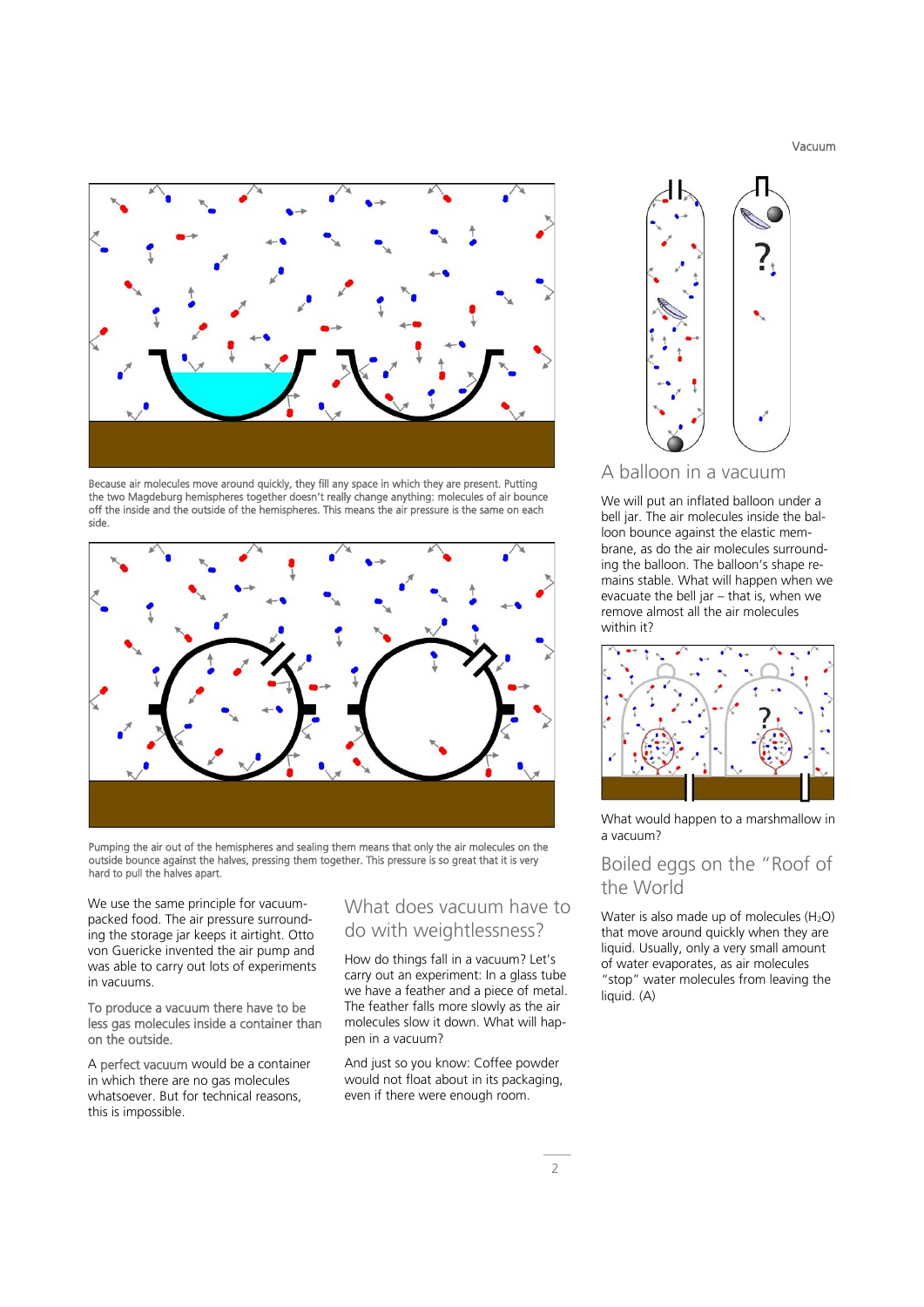Vacuum







Heating up a liquid means its molecules move faster. Their kinetic energy increases. More water molecules are able to leave the liquid, as the gas molecules are unable to exert enough pressure to "stop" them. At 100°C water begins to boil. (B)

High up in the mountains, for example on Mt. Everest, air pressure decreases. As there are less air molecules to stop the water molecules from leaving the liquid, water boils below 100°C. (C)

You would have to do without a hardboiled egg on Mt. Everest, as the boiling water is too cold!

Try this experiment under a bell jar- you might bring water to the boil at room temperature!

#### Noise in space?

The previous experiments have shown you that light travels through vacuums: You can still see our experiments, despite the absence of air. What about sound? Could you hear rocket engines in space? Try and find out with our electric bell under the bell jar!



Otto von Guericke's experiment before the Imperial Diet and Emperor Ferdinand III in Regensburg in 1654 (from a contemporary account)

## Uses for vacuums

Vacuums are used in many inventions. See if you can identify some in your dayto-day life and explain how they work!

#### Here are a few examples: